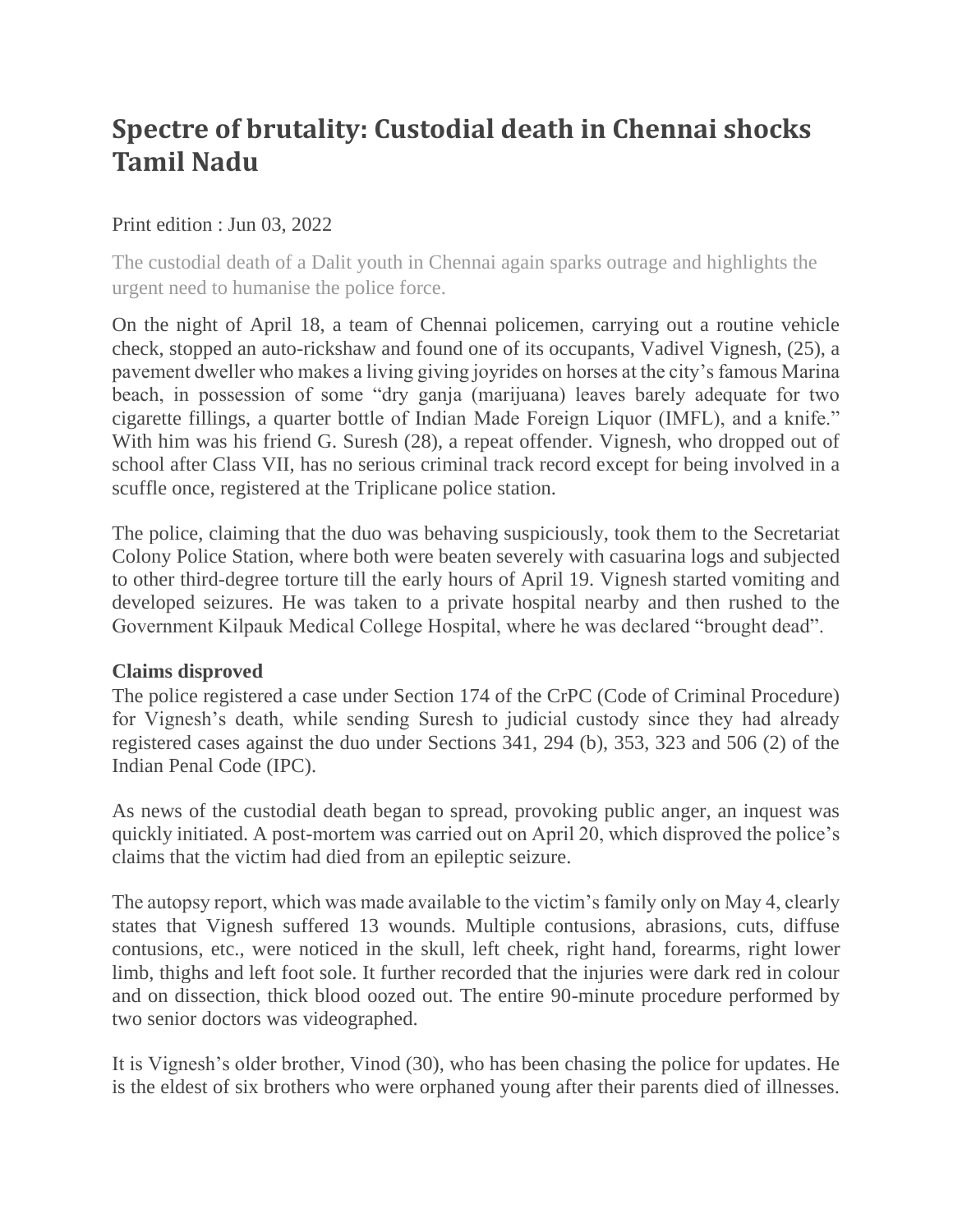Since then, the brothers have lived on pavements and beaches. Vinod runs errands and does odd jobs to put food the table for him and his brothers.

Vinod has said that some policemen gave him Rs.1 lakh to hush up the crime. During an inquiry, Vinod told the magistrate that he was ready to return the money. He has since lodged a formal complaint of custodial death against the perpetrators. Speaking to *Frontline* , Vinod said, "Today, we are united in grief and discovering a new-found resolve to fight the beastly system that is preventing us from getting justice."

After the widely publicised custodial deaths in 2020 of P. Jeyaraj and his son J. Beniks in Thoothukudi, Vignesh's death has triggered a Statewide uproar against the Tamil Nadu police once again. Bowing to pressure from activists and civil society, Sylendra Babu, Director-General of Police, transferred the case to the CB-CID (Crime Branch-Criminal Investigation Department) on April 22.

The National Commission for Scheduled Castes has asked the police to register a case of murder under Section 302 of the IPC, along with appropriate provisions of the Scheduled Castes and Scheduled Tribes (Prevention of Atrocities) Amendments Act. It also noted with grave concern that the police attempted to hide the caste identity of the victim.

The issue rocked the Tamil Nadu Legislative Assembly too. Responding to special call attention motions, Chief Minister M.K. Stalin announced a solatium of Rs.10 lakh to the victim's family, and on May 5, he announced that the charge had been converted to murder. Five policemen and one home guard were found to have been involved in the crime. They were arrested and remanded to custody.

Speaking again in the Assembly on May 10, Stalin said that to prevent lockup deaths, the government had issued "strong instructions" to police personnel to not psychologically or physically torture those taken to police stations for inquiries.

#### **Custodial torture and deaths**

Torture and violence are deeply ingrained in the working system of law enforcers across the country. Deaths in both police and judicial custodies are commonplace.

Worried over the chilling consistency with which such extra-judicial killings are taking place, the Supreme Court has, in various verdicts, called for an urgent need to humanise the system of police governance. It has issued instructions in this regard and delivered judgments, including the landmark judgment in *D.K. Basu vs State of West Bengal (1997)* on the increasing number of custodial deaths, where it issued a 10-point charter of Dos and Don'ts to the police, known as the 'Ten Commandments', with regard to investigation, detention, arrest, remand, and custody. But the charter is followed more in the breach.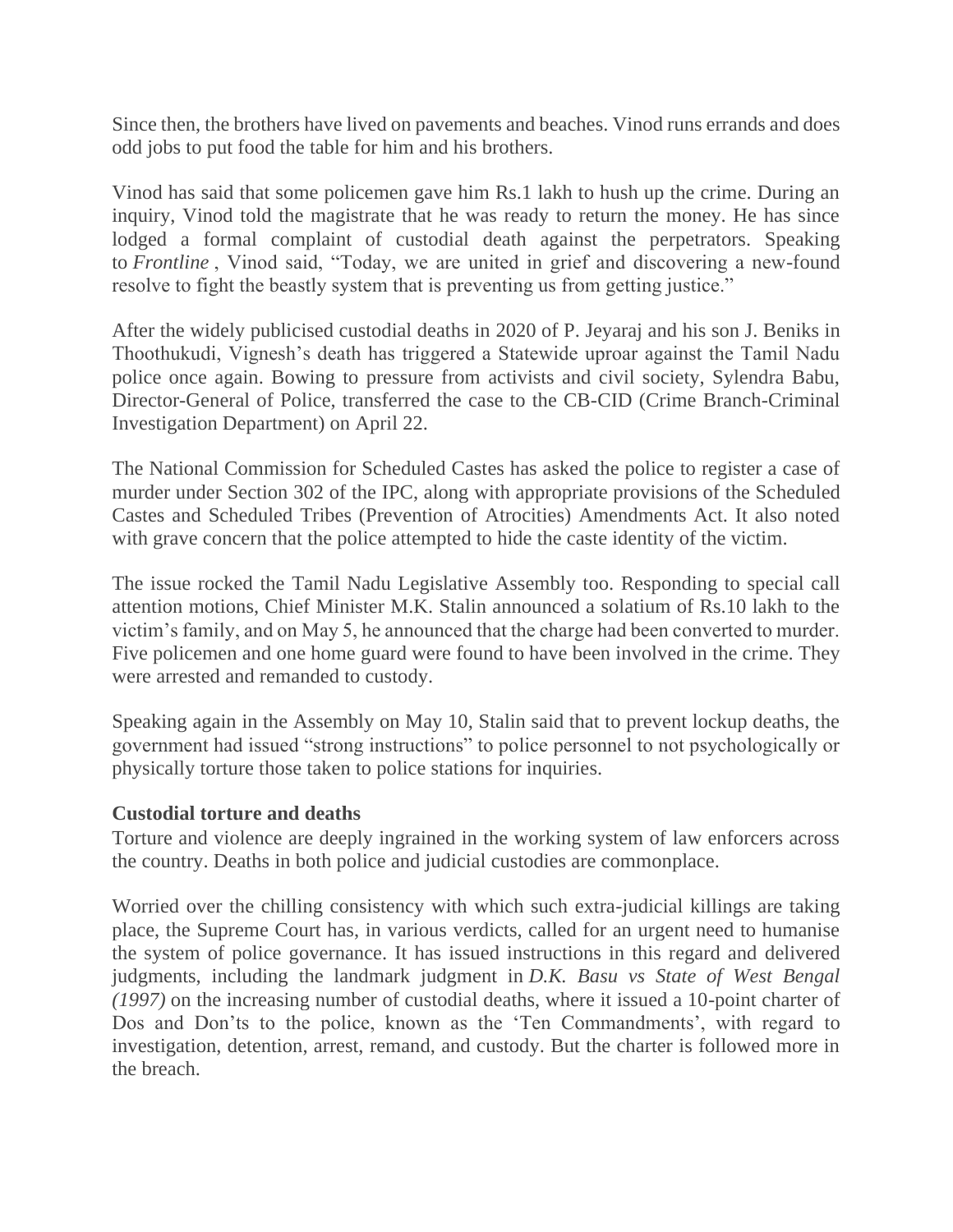*Henry Tiphagne, a Madurai-based rights activist, who is assisting the Joint Action Committee of Custodial Torture, a collective of various rights forums that is helping Vignesh's family fight the case, said that custodial death is a major issue that requires a concrete solution and a radical shift in how law enforcers interact with the public, whom they are legally mandated to protect.*

According to the National Campaign Against Torture (NCAT), a voluntary organisation, around 60 per cent of torture victims belong to marginalised and minority communities such as Dalits, tribal people, and Muslims.

# **A long list**

On April 27 this year, Thangamani, a 47-year-old tribal man from the Kurava community in Thandarampattu block in Tiruvannamalai district, died in the subjail at Tiruvannamalai town. He had been arrested on charges of selling illicit liquor and remanded in judicial custody a day earlier. His family allege that he was tortured. In January, a 45-year-old physically challenged man named Prabhakaran died a day after he was detained by the Senthamangalam Police in Namakkal district in connection with a theft.

In June 2020, Jeyaraj and Bennix were beaten to death in police custody. A CBI probe is currently under way under High Court supervision. The past few decades have seen several custodial deaths in Tamil Nadu police stations. They include the Padmini case in 1994, in which a man named Nandagopal was taken to Annamalai Nagar police station in Chidambaram on theft charges and later died of torture. When his wife Padmini went to the police station, she was raped. The case went up to the Supreme Court, which convicted the perpetrators.

Two youths from the Kurava community died in custody in separate incidents: one was Rajakannu (25) of Mudanai village in 1994, whose story inspired the Tamil film *Jai Bhim* , and the other was K. Ravi (35) of Paranthal village in 2010, both from Villupuram district. While the accused in the Rajakannu case were convicted after a prolonged legal battle, Ravi's case fell through the cracks.

In 1992, Viruppalingam (35), a Vanniyar (a Most Backward Caste community), was shot dead at Kullanchavadi Police Station for speaking in support of some women from his village who had been arrested on the charge of bootlegging. A lower court convicted the accused, but the case could not be sustained in the High Court. Many other such incidents have been quietly buried.

Among the many instances was the case of 24-year-old Parvathy, who belonged to the Marava OBC (Other Backward Caste) community, who was the first woman to die in custody in, ironically, an all-women police station in July 1994. She had been detained for an inquiry following a domestic issue and was found hanging in the station toilet the next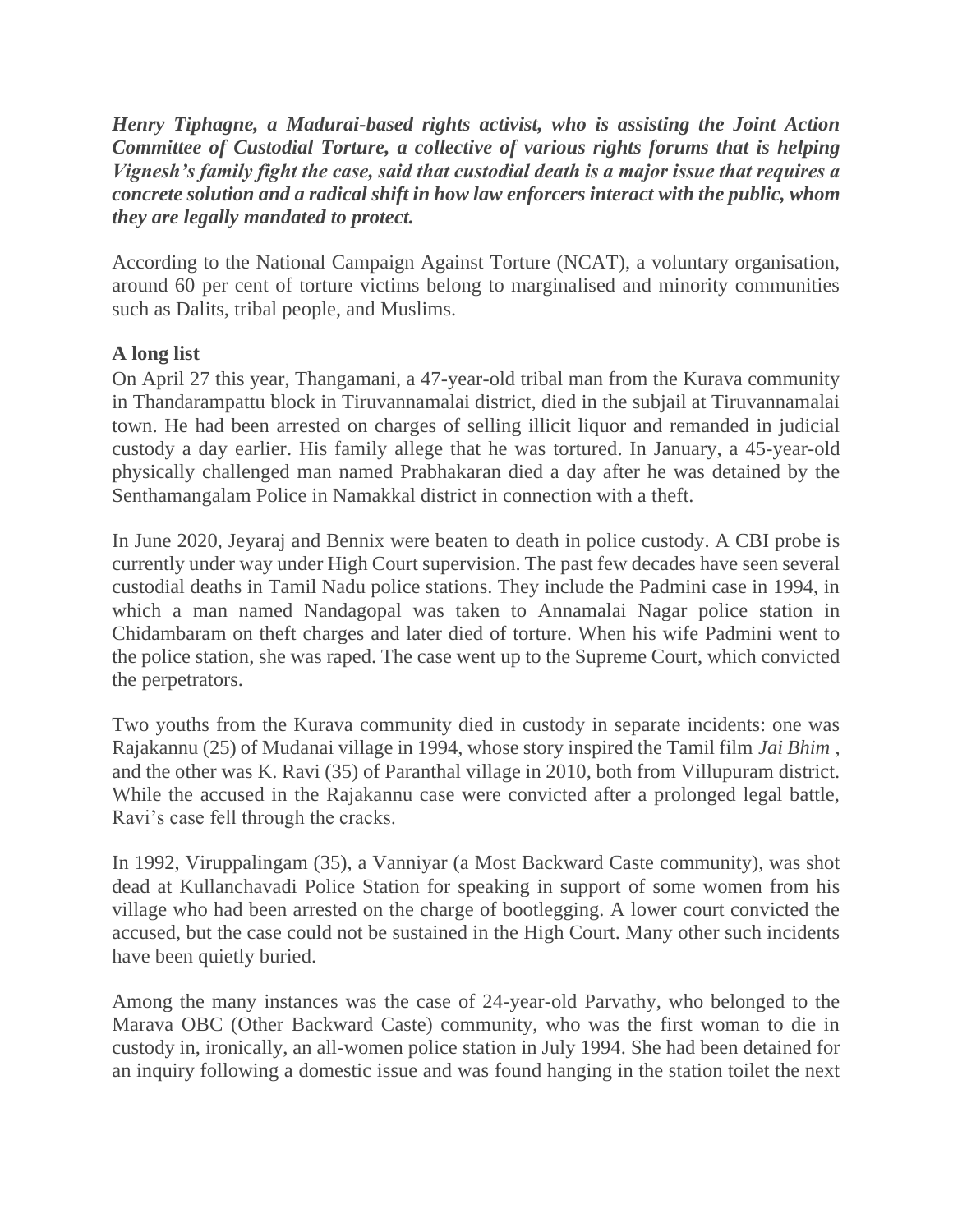morning. The government instituted an inquiry commission, which ruled out any police high-handedness.

## **Crime statistics**

The National Crime Records Bureau (NCRB) registered 1,888 custodial deaths in the two decades ended 2020, in which 893 cases were registered against the police, 358 perpetrators were charge-sheeted, and a mere 26 convicted. While 1,185 deaths were categorised under 'persons not on remand', 703 deaths were of 'persons in remand'. In 2020 alone, 43 deaths of 'persons not on remand' occurred in police custody, with Gujarat topping the list with 15 deaths, followed by Maharashtra (5) and Tamil Nadu (4).

Responding to a query in Parliament in July 2021, Nityanand Rai, Minister of State for Home Affairs, said that India reported 1,840 custodial deaths in 2020-21. Uttar Pradesh stood first with eight deaths in police custody and 443 in judicial custody, followed by Bihar with three in police custody and 156 in judicial custody, and Madhya Pradesh with eight in police custody and 155 in judicial custody.

However, the National Human Rights Commission (NHRC) said in its 2001-02 report that between 1993-94 and 2001-02, the number of custodial deaths reported by States and Union Territories stood at a staggering 7,260, with 2002 registering the highest at 1,307. In its 2018-19 report, NHRC said that between 2013-14 and 2017-18, 8,085 people had died in judicial custody and 714 in police custody.

The NCRB depends on data it receives from the police of the respective States and Union Territories. Hence, its data has significant variations from that provided by independent organisations such as the NHRC. A data analyst, requesting anonymity, said: "We have been insisting that the government provide precise statistics on crimes. The States tend to inflate or deflate the data as per their political and sociological exigencies. We need a codified and independent data resource mechanism."

#### **Laws and lacunae**

As activists have pointed out, the absence of specific laws, the limited use of forensic techniques, and lack of reforms and accountability have been major impediments in humanising the police force. The laws to punish erring police personnel are inadequate.

Sections 132 and 197 of the CrPC seek to protect an officer from harassment when acting in the discharge of his official duties, thus prohibiting the courts from taking cognisance of such offence except with the prior sanction of the competent authorities—namely, the Central or State governments.

The Law Commission of India in 2003 had recommended a change in the Evidence Act, asking the government to introduce a section wherein the onus of proof of not having